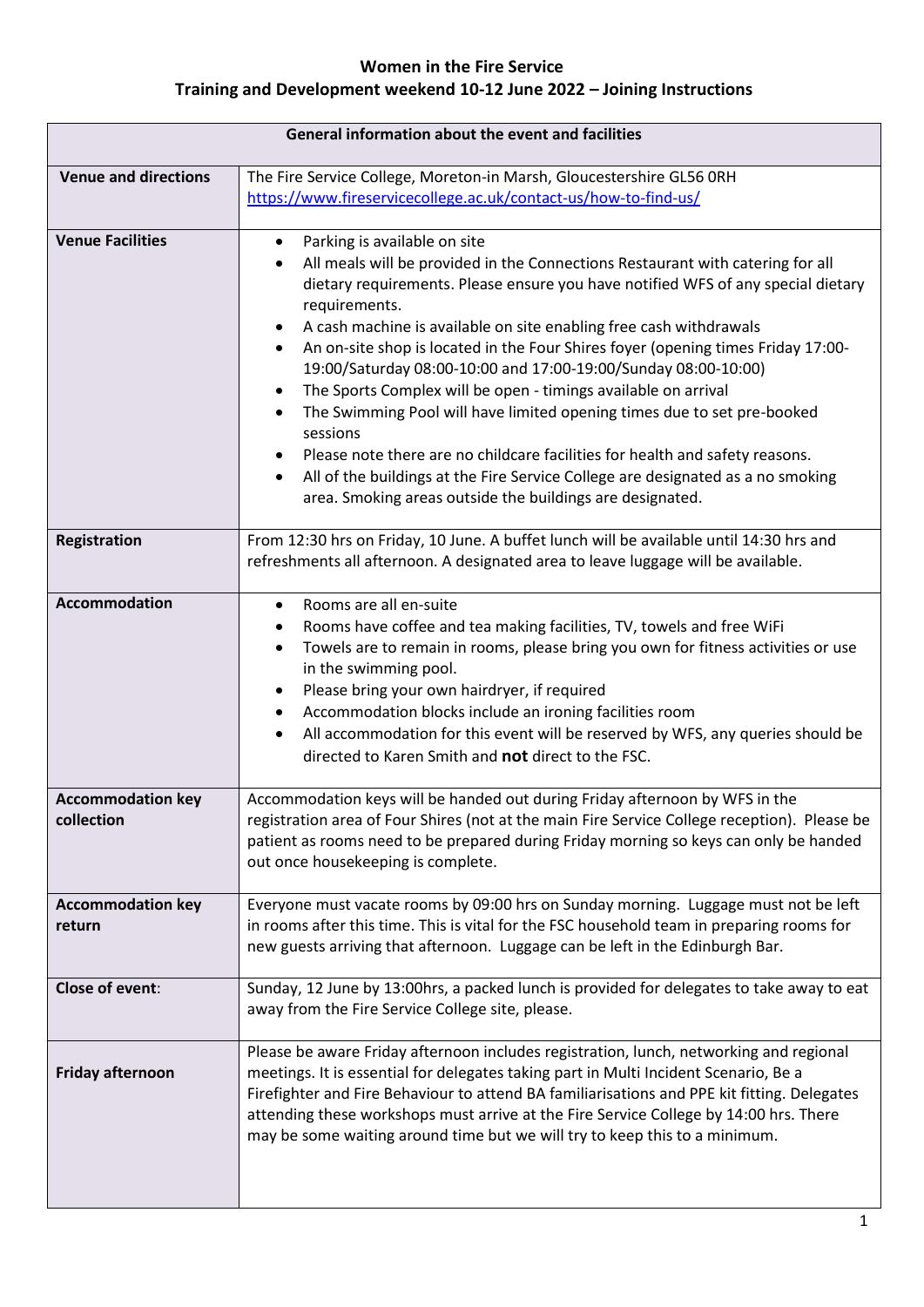| <b>Friday Evening</b><br>Dinner from: 17:30          | Friday evening will consist of the opening ceremony with welcome speeches, award<br>presentations and a Q&A panel with past and present women Chief Fire Officers.                                                                                                                                                                                                                  |  |
|------------------------------------------------------|-------------------------------------------------------------------------------------------------------------------------------------------------------------------------------------------------------------------------------------------------------------------------------------------------------------------------------------------------------------------------------------|--|
|                                                      | Dress code: - Smart Casual for dinner                                                                                                                                                                                                                                                                                                                                               |  |
|                                                      |                                                                                                                                                                                                                                                                                                                                                                                     |  |
| <b>CFO Q&amp;A panel</b>                             | We are delighted to welcome past and present women Chief Fire Officers who are looking<br>forward to answering your questions. To have an opportunity to ask a question please<br>take a card when registering on arrival. Write your question during the afternoon and<br>post into the box provided. Questions will be selected during the evening and presented<br>to the panel. |  |
| <b>Saturday Evening</b>                              | We are delighted to have Antarctic Fire Angels as our Keynote Speakers this year and                                                                                                                                                                                                                                                                                                |  |
| Dinner from 17:30                                    | we're really looking forward to hearing about their journey so far. We would also like                                                                                                                                                                                                                                                                                              |  |
|                                                      | everyone to join us for the event group photo afterwards, outside (weather permitting)<br>which will lead into a night of entertainment.                                                                                                                                                                                                                                            |  |
| <b>Workshops</b>                                     | Workshop sessions are 3 hours on Saturday and 2.5 hours or 1 hour on Sunday. WFS                                                                                                                                                                                                                                                                                                    |  |
|                                                      | make every effort to allocate at least one 1 <sup>st</sup> , 2 <sup>nd</sup> or 3 <sup>rd</sup> choice for delegates but this is<br>dependent on workshop scheduling and limited numbers on workshops. Please make<br>every effort to reach your allocated workshops on time, if you are unable to make a<br>session please ensure you tell one of the WFS Team.                    |  |
|                                                      |                                                                                                                                                                                                                                                                                                                                                                                     |  |
| <b>Catering times</b>                                | Buffet lunch: 12:30 - 14:30                                                                                                                                                                                                                                                                                                                                                         |  |
| Friday                                               | Dinner: 17:30-19:00                                                                                                                                                                                                                                                                                                                                                                 |  |
|                                                      |                                                                                                                                                                                                                                                                                                                                                                                     |  |
| Saturday                                             | Breakfast: 07:30-09:00                                                                                                                                                                                                                                                                                                                                                              |  |
|                                                      | Lunch: 12:30-13.45                                                                                                                                                                                                                                                                                                                                                                  |  |
|                                                      | Dinner: 17:30-19:00                                                                                                                                                                                                                                                                                                                                                                 |  |
| <b>Sunday</b>                                        | Breakfast: 07:30-09:00                                                                                                                                                                                                                                                                                                                                                              |  |
|                                                      | Packed lunch will be provided from 12:30 to take away and eaten off site.<br>$\bullet$                                                                                                                                                                                                                                                                                              |  |
|                                                      |                                                                                                                                                                                                                                                                                                                                                                                     |  |
|                                                      | <b>Workshop information</b>                                                                                                                                                                                                                                                                                                                                                         |  |
| <b>Operational delegates</b>                         | Please bring your own Fire Kit & PPE for any operational workshops you are allocated.                                                                                                                                                                                                                                                                                               |  |
|                                                      | This applies to delegates attending Multi Incident Scenario, USAR, Fire Behaviour and                                                                                                                                                                                                                                                                                               |  |
|                                                      | Hazmat                                                                                                                                                                                                                                                                                                                                                                              |  |
|                                                      |                                                                                                                                                                                                                                                                                                                                                                                     |  |
| <b>Multi Incident Scenario</b>                       | This will be held on Saturday all day between 09:00-17:00. The workshop must start<br>promptly at 9:00 so please be at the bus stop ready to leave by 08:55. Delegates will                                                                                                                                                                                                         |  |
|                                                      | receive packed lunch, snacks and refreshments on the fire ground during the day.                                                                                                                                                                                                                                                                                                    |  |
|                                                      | Delegates must attend the BA set familiarisation on Friday afternoon from 1400 hrs and                                                                                                                                                                                                                                                                                              |  |
|                                                      | will not be permitted to take part in this workshop if they have not attended.                                                                                                                                                                                                                                                                                                      |  |
|                                                      |                                                                                                                                                                                                                                                                                                                                                                                     |  |
|                                                      | If you are unable to arrive in time for this session please contact, Karen Smith on 01366<br>381237 or by email karen@wfs.org.uk                                                                                                                                                                                                                                                    |  |
| <b>USAR</b>                                          | This workshop is open to all delegates and is partly classroom based, giving an insight into                                                                                                                                                                                                                                                                                        |  |
|                                                      | the UK's USAR capability. It is followed by a practical demonstration by the search and                                                                                                                                                                                                                                                                                             |  |
| <b>Operational personnel</b><br>to bring own PPE kit | rescue dogs and delegates, if they choose, will have an opportunity to take part and be<br>the live casualty.                                                                                                                                                                                                                                                                       |  |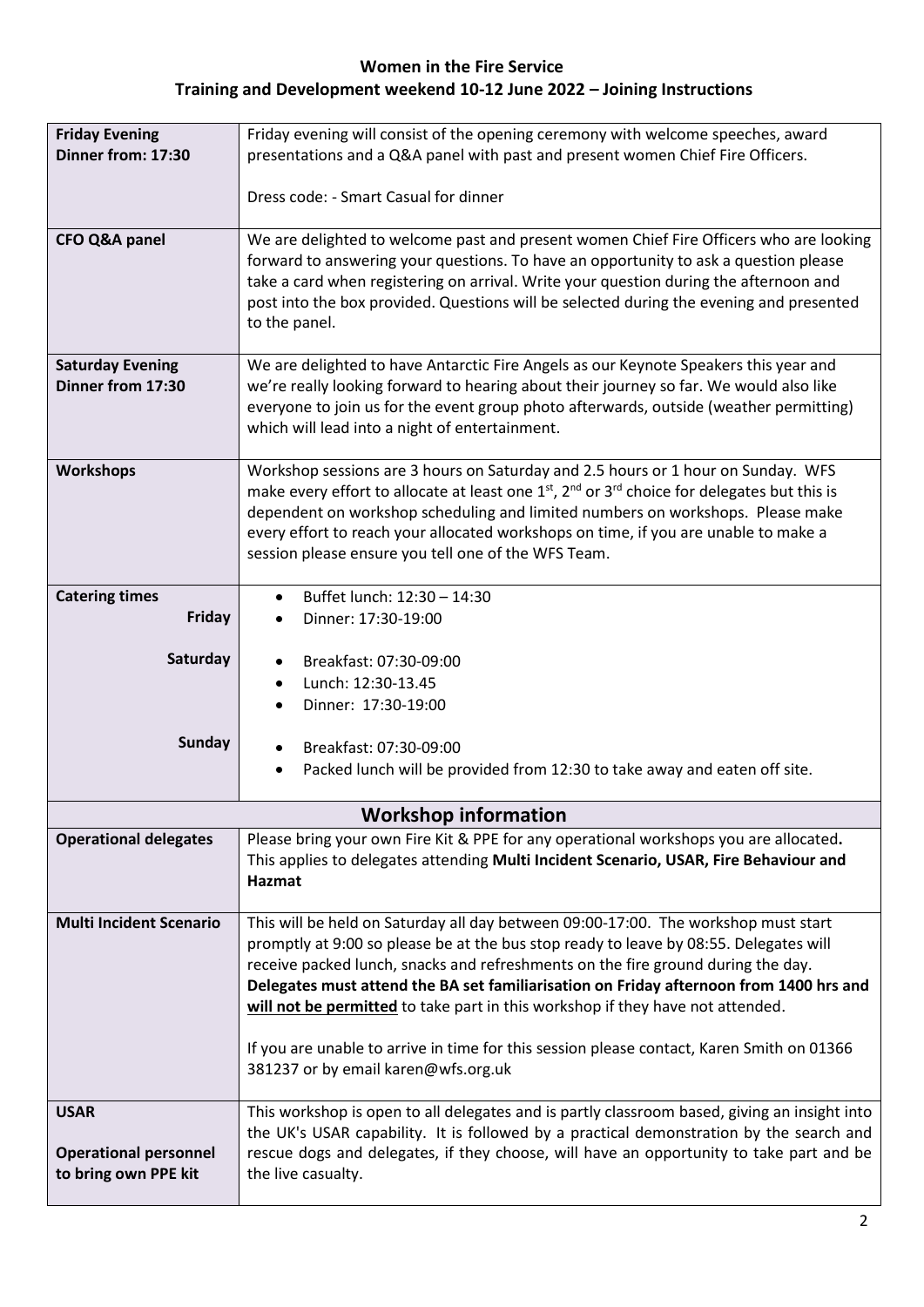| <b>Support personnel will</b><br>have necessary kit                                 | This will involve wearing Personal Protective Equipment and crawling through tunnels and<br>small spaces into the heart of the rubble pile to experience the incident first hand.                                                                                                                                                                                                                                                                                                                                                                      |
|-------------------------------------------------------------------------------------|--------------------------------------------------------------------------------------------------------------------------------------------------------------------------------------------------------------------------------------------------------------------------------------------------------------------------------------------------------------------------------------------------------------------------------------------------------------------------------------------------------------------------------------------------------|
| provided.                                                                           | Please wear sensible flat robust shoes/boots, supporting the ankles and outdoor clothing<br>(no shorts or flip flops). Operational firefighters to wear their own PPE kit, support<br>personnel will be provided with overalls, helmets, eye protection, knee pads and gloves.                                                                                                                                                                                                                                                                         |
| <b>Abseiling</b>                                                                    | Comfortable clothing and trainers                                                                                                                                                                                                                                                                                                                                                                                                                                                                                                                      |
| <b>Be a Firefighter</b><br>Delegates to be<br>provided with kit                     | Please wear loose fitting clothing and long socks. On Friday afternoon from<br>approximately 14:00 hrs, you will be required to attend a kit fitting session. If you are<br>unable to arrive in time for this session please contact Karen Smith on 01366 381237 or<br>by email karen@wfs.org.uk                                                                                                                                                                                                                                                       |
| <b>Please note:</b>                                                                 | Delegates attending workshops requiring PPE boots (on incident ground) are advised to<br>bring their own steel toe cap shoes, if they have them, as small sizes are limited.                                                                                                                                                                                                                                                                                                                                                                           |
| <b>Drive an Appliance</b>                                                           | Trainers or sensible footwear is required.                                                                                                                                                                                                                                                                                                                                                                                                                                                                                                             |
| <b>Fire Behaviour</b>                                                               | Operational delegates to bring their own PPE kit. Fire Kit will be provided for support<br>staff, who should be available at the Fire Service College on Friday from 14:00 hrs.                                                                                                                                                                                                                                                                                                                                                                        |
| <b>Hazmat</b>                                                                       | PPE Kit required.                                                                                                                                                                                                                                                                                                                                                                                                                                                                                                                                      |
| <b>Physical activities</b>                                                          | Comfortable clothing and trainers                                                                                                                                                                                                                                                                                                                                                                                                                                                                                                                      |
| <b>RTC</b>                                                                          | PPE Kit required                                                                                                                                                                                                                                                                                                                                                                                                                                                                                                                                       |
| <b>Trauma</b>                                                                       | Comfortable clothing and sensible footwear                                                                                                                                                                                                                                                                                                                                                                                                                                                                                                             |
| <b>Classroom workshops</b>                                                          | Casual                                                                                                                                                                                                                                                                                                                                                                                                                                                                                                                                                 |
| Raffle                                                                              | WFS will be holding a raffle over the weekend to support two nominated charities<br>The Firefighters Charity (www.firefighterscharity.org.uk) and PTSD999<br>www.ptsd999.org.uk                                                                                                                                                                                                                                                                                                                                                                        |
| <b>Holistic Therapies</b>                                                           | Treatments will be available at a cost to individual delegates. These will include back,<br>neck and shoulder massage, Indian head massage and Reflexology. Bookings can be made<br>on arrival at the Wellbeing booking desk in Four Shires.                                                                                                                                                                                                                                                                                                           |
| <b>Boot Camp (optional)</b>                                                         | A boot camp session is open to all on Saturday between 07:00-08:00 hrs. You can book<br>your place on arrival at Registration.                                                                                                                                                                                                                                                                                                                                                                                                                         |
| Photographs and video<br>including drone footage<br>will be taken at this<br>event. | By taking part in this event you grant the event organisers Women in the Fire Service UK<br>full rights to use images resulting from photography/video, and any reproductions or<br>adaptations of the images for marketing, publicity or other purposes to help achieve the<br>association's aims. This might include (but are not limited to), the right to use them in<br>printed and online publicity, social media, and press releases. If you do not wish to be<br>photographed, please inform the event organiser at your earliest opportunity. |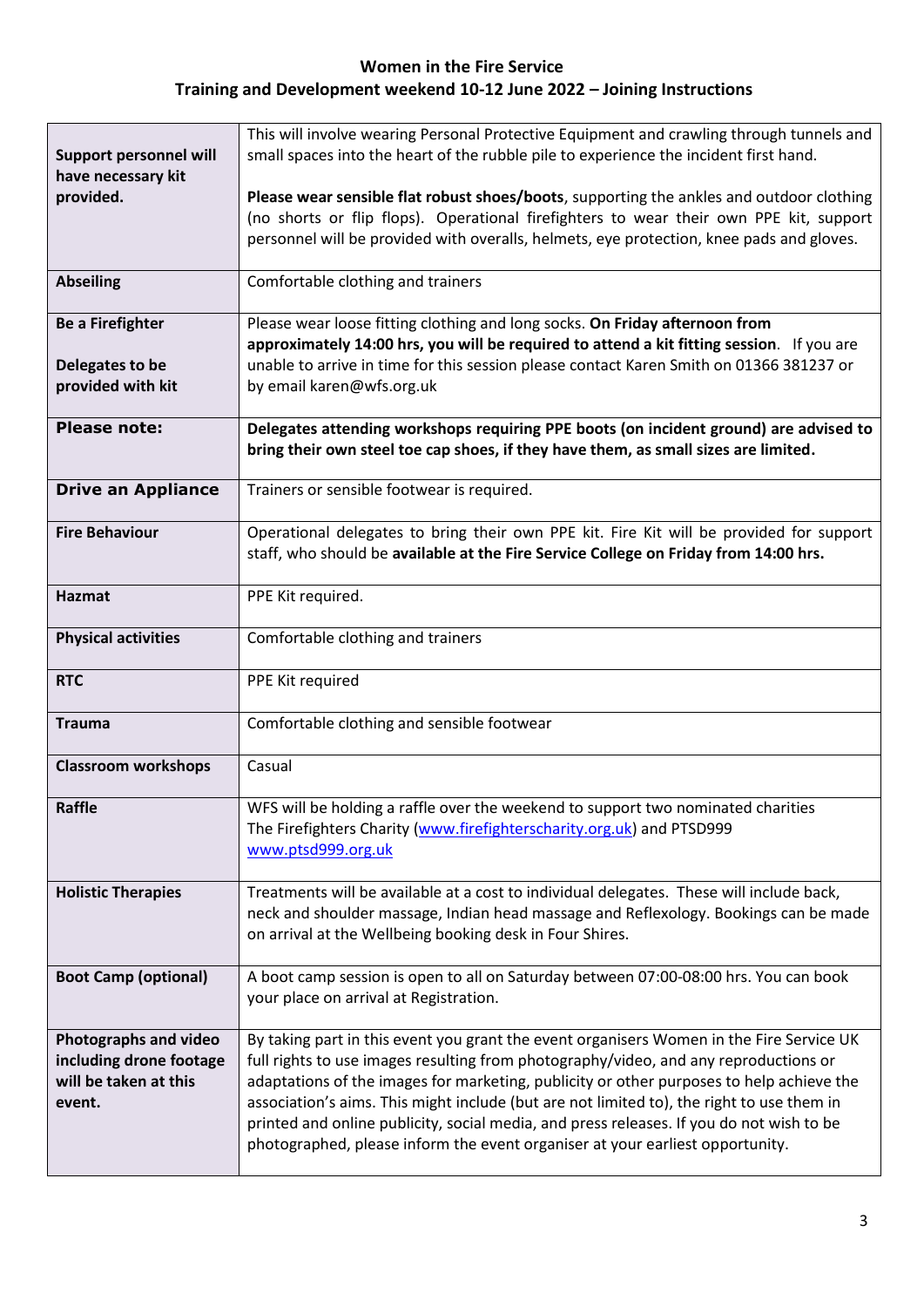| <b>Workshop schedule</b><br>Saturday<br>Sunday<br>08:55-17:00<br>10:00-12:30<br>Multi Incident Scenario<br>Mini bus to leave bus stop at 0855<br>Abseiling<br>Be a Control Operator<br>Saturday<br>Be a Role Model<br>09:30-12:30<br>Drive an appliance                                                                                                                                                                                                                                                                                                                                                                                                                                                                                                                               | <b>The Firefighters Podcast</b><br>Any queries please to:<br>For help or support<br>during the event | You may have heard the episode from the Firefighters Podcast when WFS were speaking<br>to Pete Wakefield for International Women's Day - if not you can find it on their website<br>www.thefirefighterspodcast.com Pete will be attending as a delegate and would like to<br>give some acknowledgement of our event on his podcast. He will be looking to record<br>some short chats with delegates, speakers and organisers to get some feedback about the<br>weekend so please keep a look out for him and support him in trying to capture the<br>experience to share with the wider emergency services.<br>Karen Smith - karen@wfs.org.uk or telephone 01366 381237<br>If need any help or support during the event, please reach out to any of our WFS Team<br>members, visible in purple shirts, who will be very happy to help. |                    |
|---------------------------------------------------------------------------------------------------------------------------------------------------------------------------------------------------------------------------------------------------------------------------------------------------------------------------------------------------------------------------------------------------------------------------------------------------------------------------------------------------------------------------------------------------------------------------------------------------------------------------------------------------------------------------------------------------------------------------------------------------------------------------------------|------------------------------------------------------------------------------------------------------|----------------------------------------------------------------------------------------------------------------------------------------------------------------------------------------------------------------------------------------------------------------------------------------------------------------------------------------------------------------------------------------------------------------------------------------------------------------------------------------------------------------------------------------------------------------------------------------------------------------------------------------------------------------------------------------------------------------------------------------------------------------------------------------------------------------------------------------|--------------------|
| Hazmat<br>Institute of Fire Engineering<br>Let's talk about Race<br>Saturday<br>Menopause<br>09:30-12:30/14:00-17:00<br>Preparing yourself for Promotion<br>Abseiling<br><b>RTC</b><br>An Introduction to Fire Safety<br><b>Trauma Training</b><br>Be a Control Operator<br><b>USAR</b><br>Be a Firefighter<br>What's Stopping you?<br>Be a Role Model<br>Wildfires appreciation<br>Drive an appliance<br><b>XVR</b><br>Fire Behaviour<br>Fire Investigation<br><b>Sunday</b><br>Hazmat<br>10:00-11:00<br><b>Incident Command</b><br>Circuits<br>Institute of Fire Engineering<br>Spinning<br>Let's talk about Mental Health<br>Menopause<br>Preparing yourself for Promotion<br><b>Trauma Training</b><br><b>USAR</b><br>What's Stopping you?<br>Wildfire appreciation<br><b>XVR</b> |                                                                                                      | <b>Authentic Leaders</b>                                                                                                                                                                                                                                                                                                                                                                                                                                                                                                                                                                                                                                                                                                                                                                                                               | Fire Investigation |